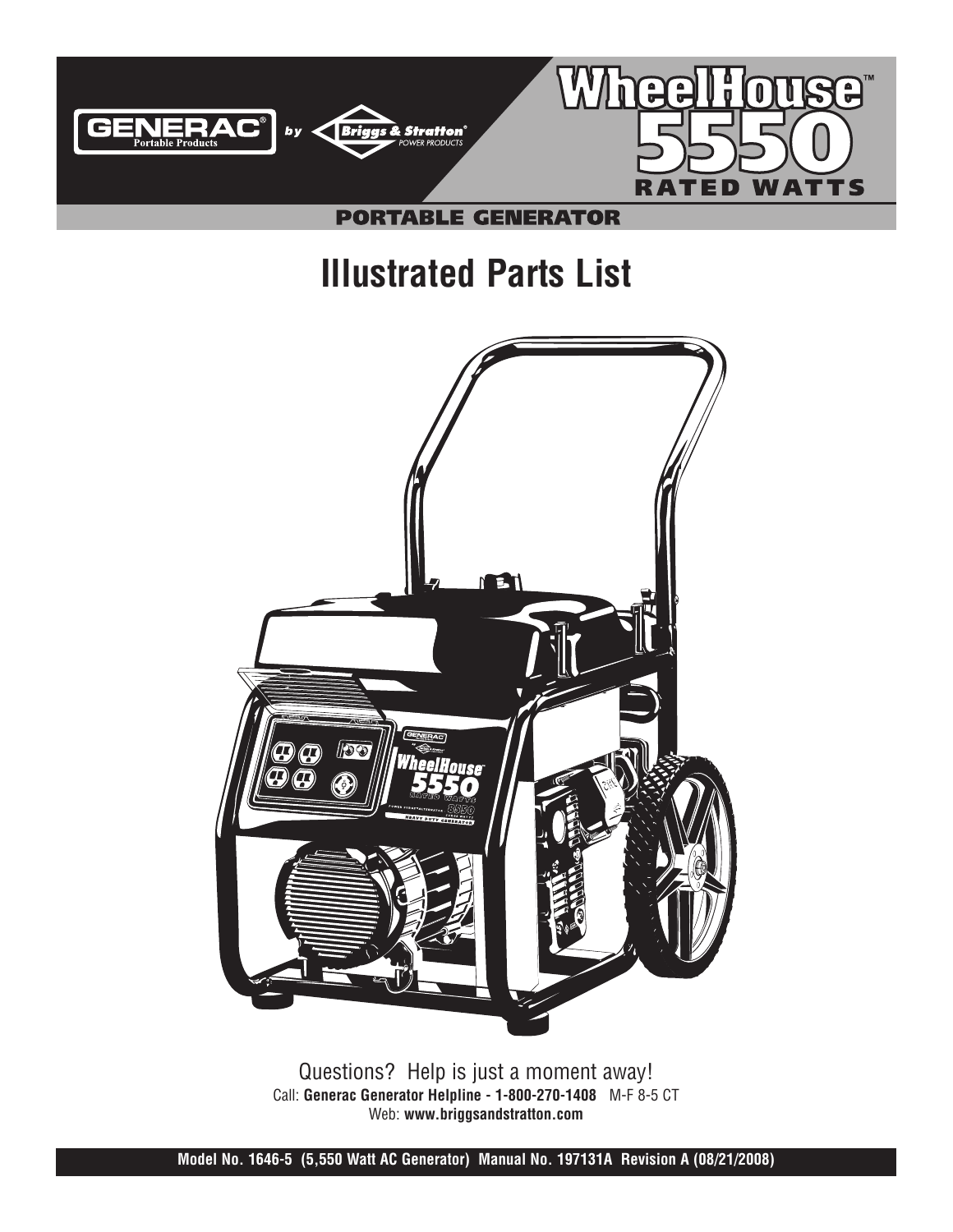

 $\overline{3}$ 

 $15$ 

Copyright © 2008 Briggs & Stratton Power Products Group, LLC. All rights reserved. No part of this material may be reproduced or transmitted in any form by any means without the express written permission of Briggs & Stratton Power Products Group, LLC.

 $\dot{2}2$ 

48

 $26$ 

.<br>25

 $21$ 

23

20

18

 $16$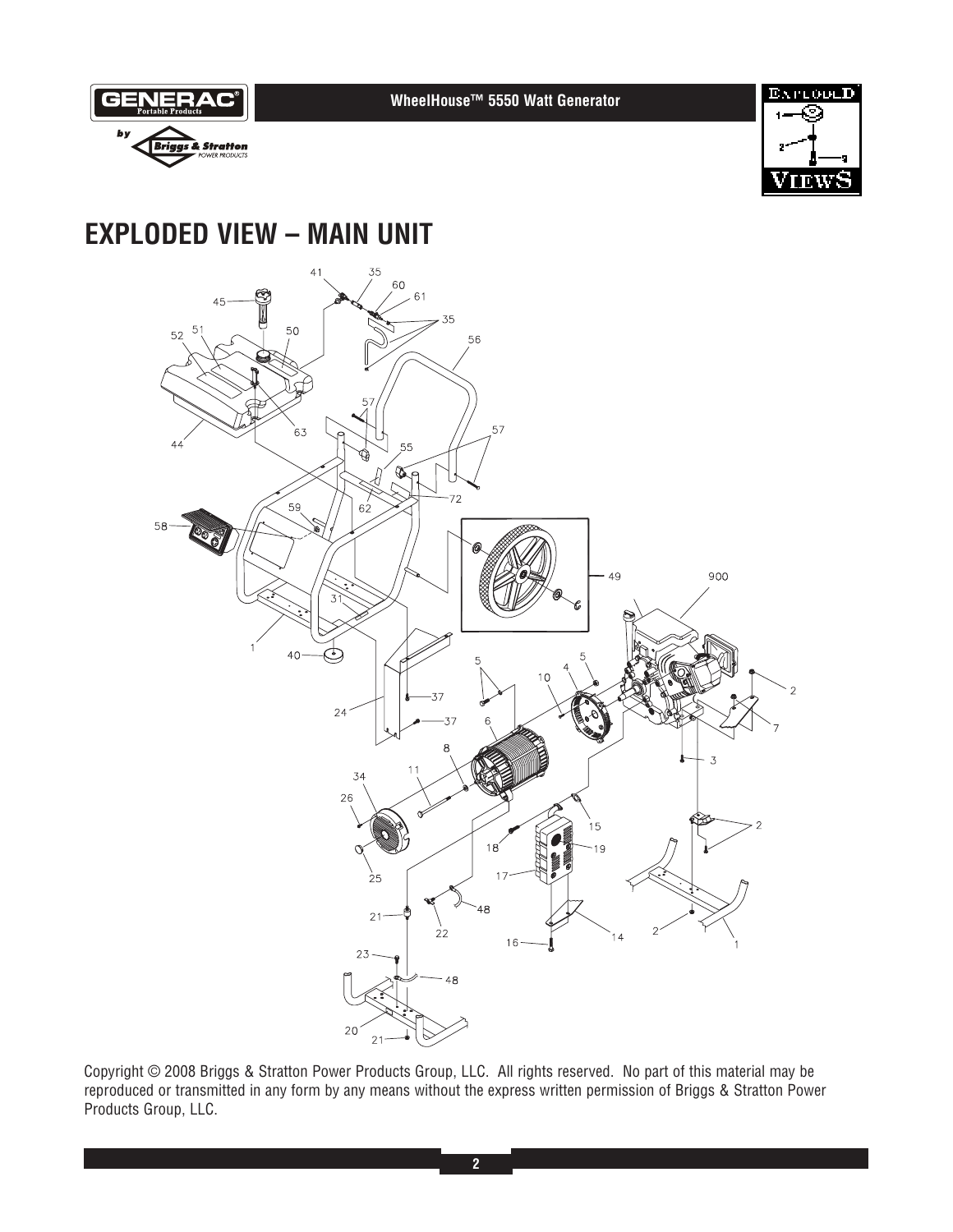

**WheelHouse™ 5550 Watt Generator**



### **PARTS LIST – MAIN UNIT**

| ltem | Part #         | <b>Description</b>                              |
|------|----------------|-------------------------------------------------|
| 1    | M197129GS      | FRAME, (Includes #20, 31, 40, 55,<br>62 & 72)   |
| 2    | 197564GS       | KIT, Vibration Mount 45°                        |
| 3    | *              | PPHMS, M8 - 1.25 x 40                           |
| 4    | 190220GS       | <b>HOUSING, Engine Adapter</b>                  |
| 5    | 194151GS       | KIT, Hardware Mounting Adapter                  |
| 6    | NSP            | ASSY, Alternator (see page 5)                   |
| 7    | 67989GS        | NUT, M8 Flange Serrated                         |
| 8    | 96796GS        | WASHER, 8.4 x 22.2 x 3                          |
| 10   | 190274BGS      | SBHCS, 3/8-16 x 1.0                             |
| 11   | 47480FGS       | HHCS, 5/16-24 x 7                               |
| 14   | 189009GS       | <b>BRACKET, Muffler</b>                         |
| 15   | 695398         | GASKET, Exhaust                                 |
| 16   | *              | HHCS, M6 - 1.0 x 12                             |
| 17   | 189008GS       | <b>MUFFLER</b>                                  |
| 18   | $\star$        | SHCS, 5/16 - 18 x 7/8"                          |
| 19   | 83083GS        | <b>SCREEN, Spark Arrest</b>                     |
| 20   | B4986GS        | DECAL, Ground, Green                            |
| 21   | 194153GS       | KIT, Vibration Mount                            |
| 22   | 86494GS        | SCREW, Wing, M6 1 x 16                          |
| 23   | <b>B2153GS</b> | SCREW, 12-14 x 7/8, Self-Drill                  |
| 24   | 192793GS       | SHIELD, Heat                                    |
| 25   | 191190GS       | CAP                                             |
| 26   | 74908GS        | SCREW, M5-0.8 x 10 Taptite                      |
| 31   | 196830GS       | DECAL, Warning, Exhaust                         |
| 34   | 195422GS       | COVER, RBC, Plastic w/Cap                       |
| 35   | 194432GS       | KIT, Hose Fuel w/ Clamps                        |
| 37   | 192376GS       | SCREW, 12 - 24 x 1/2 THD Forming                |
| 40   | 192553GS       | KIT, Vibe Mount                                 |
| 41   | 192980GS       | KIT, Valve Tank                                 |
| 44   | 196181GS       | ASSY, Tank, Fuel (includes #41, 50,<br>51 & 52) |

|     | ltem Part #<br>45 189420GS | <b>Description</b><br>CAP, Fuel Gauge |
|-----|----------------------------|---------------------------------------|
|     | 48 195373GS                | WIRE, Ground                          |
|     | 49 203650GS                | KIT, Wheel                            |
|     | 192050GS                   | E-Ring                                |
|     | 22304GS                    | Washer, Flat 1/2                      |
| 50  | 188333GS                   | <b>DECAL, Fuel Tank</b>               |
| 51  | 194799GS                   | DECAL, Danger                         |
|     | 52 189235GS                | <b>DECAL, Start Instructions</b>      |
|     | 55 73054GS                 | DECAL, Shut-Off, Fuel                 |
| 56  | M194907GS                  | HANDI F                               |
| 57  | <b>B2203GS</b>             | KIT, Handle Fastening                 |
| 58  | 190355GS                   | ASSY., Control Panel                  |
| 59  | $^\star$                   | NUT, Palnut 3/16"                     |
| 60  | 189117GS                   | QUICK CONNECT, Fuel, 1/4 Barb         |
| 61  | 192695GS                   | QUICK CONNECT, Fuel, 1/4 Barb         |
| 62  | 203579GS                   | DECAL, CO Warning                     |
|     | 63 189114GS                | <b>KNOB, Fuel Tank Hold Down</b>      |
| 72  | 192480GS                   | DECAL, Warning, Fuel Line             |
|     |                            | Disconnect                            |
| 900 | ş                          | ENGINE                                |
|     |                            |                                       |

### **Items Not Illustrated**

\* - Items without part numbers are common fastners and are available at your local hardware store.

§ - Contact Engine Manufacturer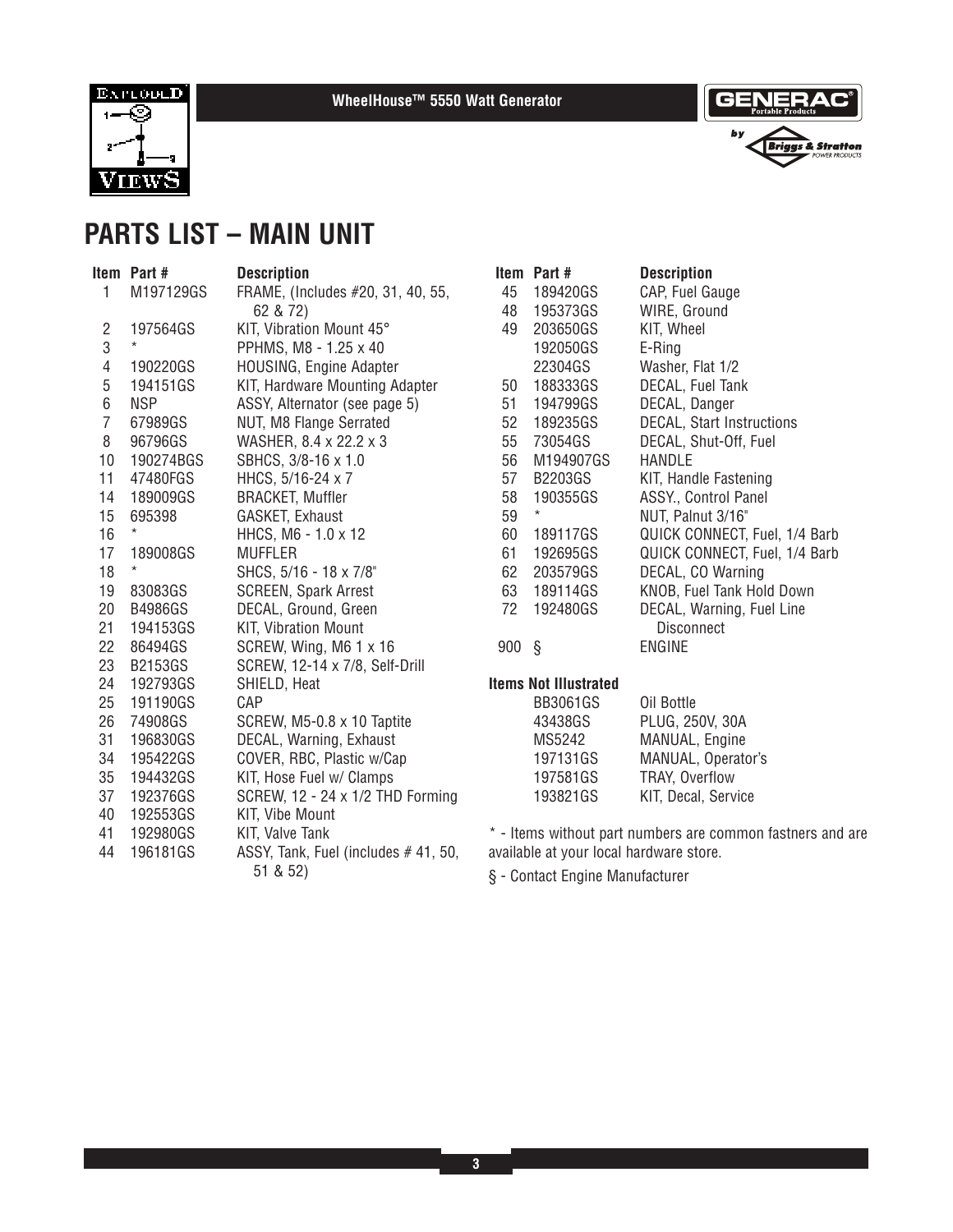



### **EXPLODED VIEW AND PARTS LIST – CONTROL PANEL**



|    | Item Part# | <b>Description</b>                |
|----|------------|-----------------------------------|
|    | 195112GS   | KIT, Control Panel Lid            |
| 2  | 188889GS   | <b>CONTROL PANEL, Compact</b>     |
| 6  | 68759GS    | OUTLET, 120V, 20Amp, Duplex       |
| 7  | $\star$    | NUT, Palnut, Pushnut, 5/32        |
| 8  | 84198GS    | <b>CAP, Circuit Breaker</b>       |
| 9  | 75207GS    | CIRCUIT BREAKER                   |
| 10 | 43437GS    | OUTLET, 120/240 Locking, 30A      |
| 11 | $\star$    | NUT, Palnut, Pushnut, 3/16        |
| 12 | $\star$    | SCREW, Phillips, Head 3.5 x 18    |
| 13 | 93857GS    | <b>BAR, Retaining</b>             |
| 14 | 188890GS   | <b>COVER, Back, Control Panel</b> |
| 15 | 82308GS    | SCREW, Self Tapping, STC 3 x 18   |
| 16 | 22694GS    | <b>HOUSING, Receptacle</b>        |
| 17 | $\star$    | SCREW, Phillips, 3.5 x 14         |

\* - Items without part numbers are common fastners and are available at your local hardware store.